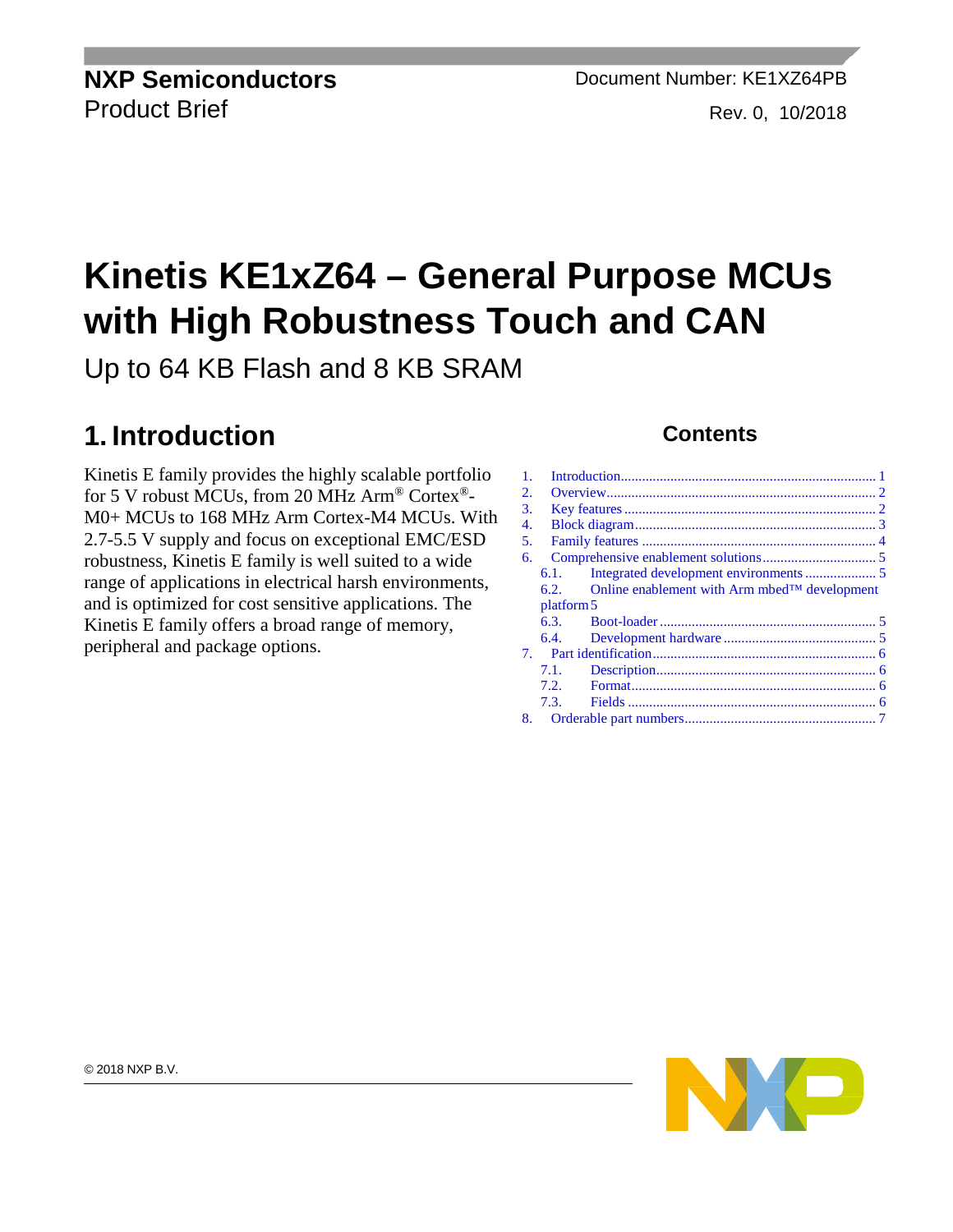### <span id="page-1-0"></span>**2. Overview**

Kinetis KE1xZ64 MCUs are based on Arm Cortex-M0+ core, up to 48 MHz. Providing up to 64 KB flash, 8 KB RAM, and the complete set of analog/digital features, KE1xZ64 extends Kinetis E family to higher performance and broader scalability. Robust TSI provides high level stability and accuracy to customers' UI system. 1MSPS ADC, Flextimer and PDB are perfect solution for BLDC motor control systems. MSCAN will be ideal for the industrial CAN node control and auto-related applications.

- **KE14Z:** broad offering with mixed-signal integration, ADC, ACMP, Timers, PDB
- **KE15Z:** expansion from KE14Z family, with addition of TSI module
- **KE16Z:** expansion from KE15Z family, with addition of CAN module

### <span id="page-1-1"></span>**3. Key features**

- FIRC provides internal  $\pm 0.5\%$  accuracy 48 MHz clock in -40-105°C. Arm Cortex-M0+ core supporting a broad range of processing bandwidth requirements while maintaining excellent cost-effectiveness, easy to use packages and a wide range of memory densities.
- Enhanced robust IOs make sure the high performance under noisy environment.
- Robust TSI supports both mutual-cap mode and self-cap mode, providing flexibility for up to 25 touch sensing channels.
- Implementation of CAN protocol version 2.0A/B, which supports both standard and extended data frames, 0-8 Byte data length, up to 1 Mbps.
- Flextimer features 6-channel PWM supporting 3-phase motor control with dead time insertion and fault detection.
- 1 M SPS 12b ADC, with up to 16-channel input, provides fast sampling rate for prompt data conversion and storage.
- Analog comparator for fast response to external analog change.
- Programmable Delay Block (PDB) with flexible trigger system provides various interconnections for on-chip modules, including ADC, Flextimers, ACMP, etc.
- Faster time to market with comprehensive enablement solutions, including SDK (drivers, touch library, stacks), IDE, online community and more.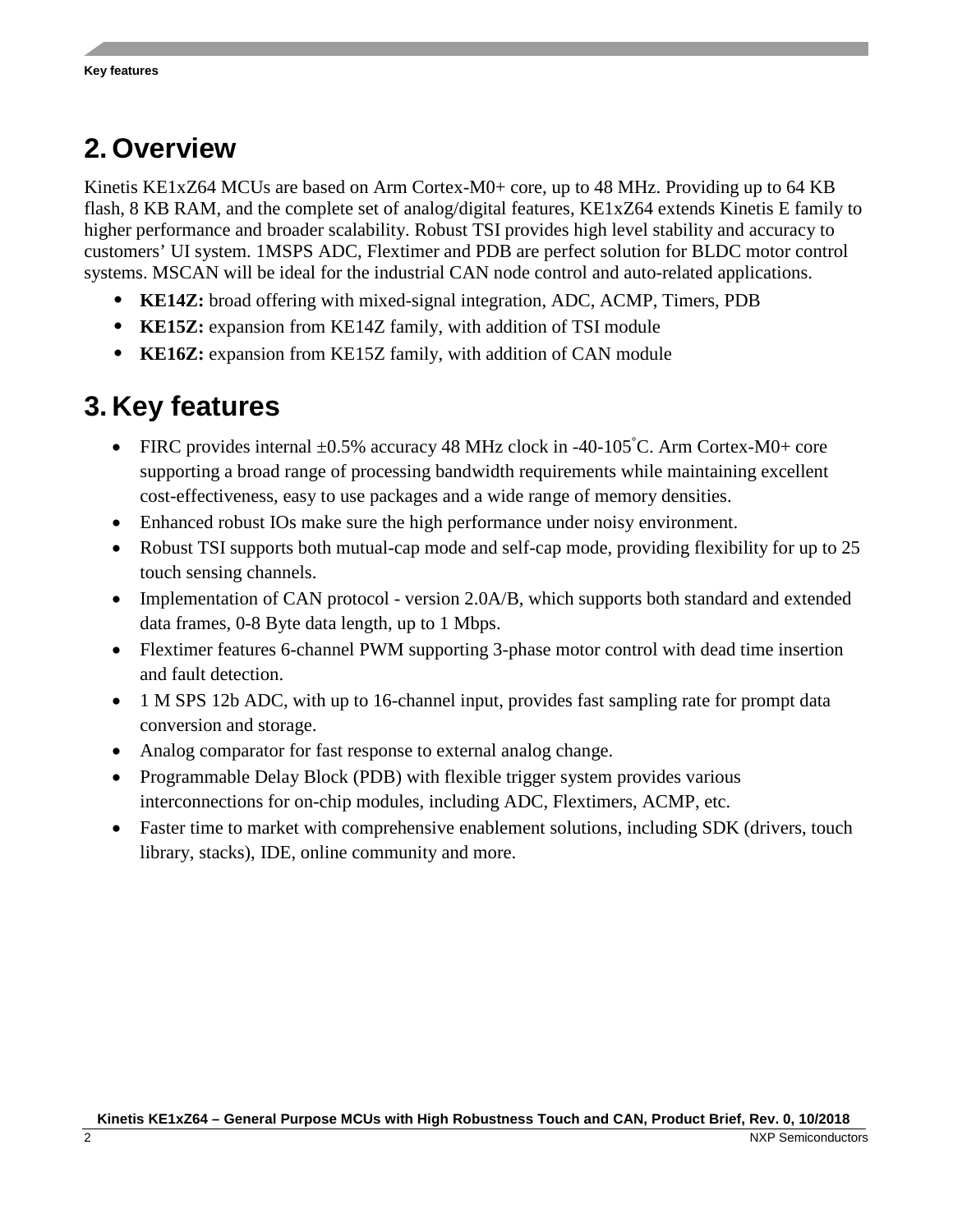### <span id="page-2-0"></span>**4. Block diagram**



**Figure 1. Block diagram**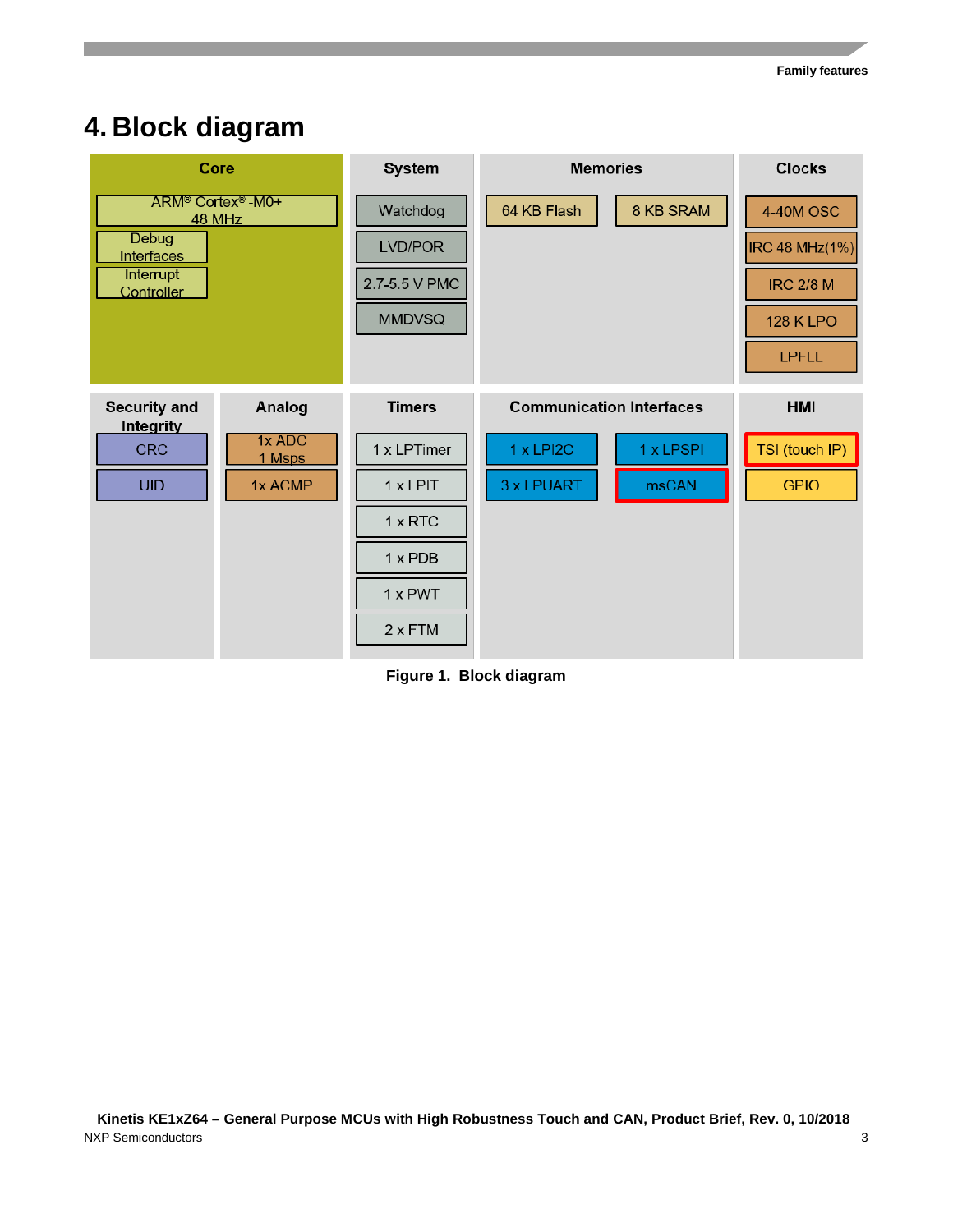**Comprehensive enablement solutions**

### <span id="page-3-0"></span>**5. Family features**

*Table 1* lists the key feature summary for the KE1xZ64 families.

| Table 1.<br><b>Family feature summary</b> |                                                                  |                                                                  |                                                                  |  |  |  |  |
|-------------------------------------------|------------------------------------------------------------------|------------------------------------------------------------------|------------------------------------------------------------------|--|--|--|--|
| Sub-Family                                | <b>KE14Z64</b>                                                   | <b>KE15Z64</b>                                                   | <b>KE16Z64</b>                                                   |  |  |  |  |
| Core                                      | $CMO+$                                                           | $CMO+$                                                           | $CMO+$                                                           |  |  |  |  |
| Frequency                                 | 48 MHz                                                           | 48 MHz                                                           | 48 MHz                                                           |  |  |  |  |
| Flash                                     | 32 KB/64 KB                                                      | 32 KB/64 KB                                                      | 32 KB/64 KB                                                      |  |  |  |  |
| <b>SRAM</b>                               | 4 KB/8 KB                                                        | 4 KB/8 KB                                                        | 4 KB/8 KB                                                        |  |  |  |  |
| <b>MMDVSQ</b>                             | <b>YES</b>                                                       | <b>YES</b>                                                       | <b>YES</b>                                                       |  |  |  |  |
| Clock                                     | 48 M FIRC (1%),<br>8 M SIRC (3%),<br>XOSC (4-40 M),<br>128 K LPO | 48 M FIRC (1%),<br>8 M SIRC (3%),<br>XOSC (4-40 M),<br>128 K LPO | 48 M FIRC (1%),<br>8 M SIRC (3%),<br>XOSC (4-40 M),<br>128 K LPO |  |  |  |  |
| WDT/POR/LVD                               | Yes                                                              | Yes                                                              | Yes                                                              |  |  |  |  |
| <b>ADC</b>                                | 1 x 12b, 1us                                                     | 1 x 12b, 1us                                                     | 1 x 12b, 1us                                                     |  |  |  |  |
| <b>ACMP</b>                               | 1                                                                | $\mathbf{1}$                                                     | 1                                                                |  |  |  |  |
| Timer                                     | 2 x FTM<br>1 x LPTMR<br>1 x PWT                                  | $2 \times$ FTM<br>1 x LPTMR<br>$1 \times$ PWT                    | 2 x FTM<br>1 x LPTMR<br>1 x PWT                                  |  |  |  |  |
| <b>PDB</b>                                | 1                                                                | 1                                                                | 1                                                                |  |  |  |  |
| PIT                                       | 1                                                                | $\mathbf{1}$                                                     | 1                                                                |  |  |  |  |
| <b>RTC</b>                                | $\mathbf{1}$                                                     | 1                                                                | 1                                                                |  |  |  |  |
| <b>CAN</b>                                | L.                                                               |                                                                  | <b>YES</b>                                                       |  |  |  |  |
| <b>UART</b>                               | 3                                                                | 3                                                                | 3                                                                |  |  |  |  |
| <b>SPI</b>                                | $\mathbf{1}$                                                     | $\mathbf{1}$                                                     | 1                                                                |  |  |  |  |
| 12C                                       | $\mathbf{1}$                                                     | 1                                                                | 1                                                                |  |  |  |  |
| <b>TSI</b>                                | ä,                                                               | 25-channel TSI                                                   | 25-channel TSI                                                   |  |  |  |  |
| <b>VDD</b>                                | $2.7 - 5.5$ V                                                    | $2.7 - 5.5$ V                                                    | $2.7 - 5.5$ V                                                    |  |  |  |  |
| Temperature (Ta)                          | $-40-105^{\circ}C$                                               | $-40-105$ °C                                                     | $-40-105$ °C                                                     |  |  |  |  |
| Package (GPIOs)                           | 48/44 LQFP,<br>32 QFN/LQFP (in plan)                             | 48/44 LQFP,<br>32 QFN/LQFP (in plan)                             | 48/44 LQFP,<br>32 QFN/LQFP (in plan)                             |  |  |  |  |

**Kinetis KE1xZ64 – General Purpose MCUs with High Robustness Touch and CAN, Product Brief, Rev. 0, 10/2018**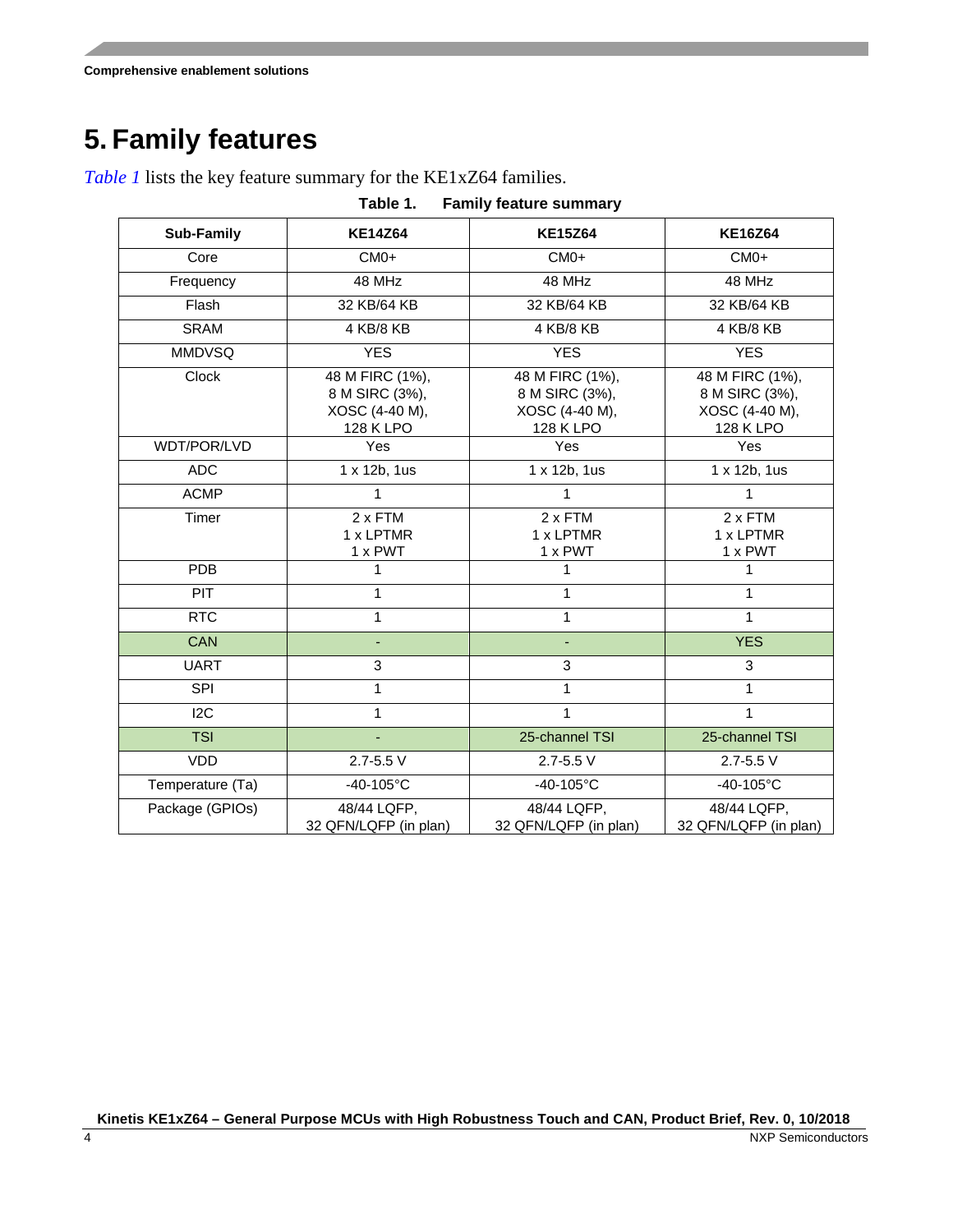### <span id="page-4-0"></span>**6. Comprehensive enablement solutions**

#### <span id="page-4-1"></span>**6.1. Integrated development environments**

- IAR Embedded Workbench<sup>®</sup> iar.com/kinetis
- Arm Keil<sup>®</sup> Microcontroller Development Kit keil.com/nxp
- NXP MCUXpresso nxp.com/mcuxpresso
	- **—** An open-source software development kit (SDK)
	- **—** An easy-to-use integrated development environment (IDE)
	- **—** A comprehensive suite of system configuration tools, including pins, clocks, SDK builder and more
	- **—** Broad Arm ecosystem support through NXP Connect partners

#### <span id="page-4-2"></span>**6.2. Online enablement with Arm mbed™ development platform**

- Rapid and easy Kinetis MCU prototyping and development
- Online mbed SDK, developer community
- Free software libraries

#### <span id="page-4-3"></span>**6.3. Boot-loader**

- Common boot-loader for all Kinetis MCUs
- In-system Flash programming over a serial connection: erase, program, verify
- ROM- or Flash-based boot-loader with open-source software and host-side programming utilities

#### <span id="page-4-4"></span>**6.4. Development hardware**

- NXP Freedom development platforms
	- **—** Low cost
	- **—** Designed in an industry-standard compact form factor
	- **—** Integrated open-standard serial and debug interface (OpenSDA)
	- **—** Compatible with a rich-set of third-party expansion boards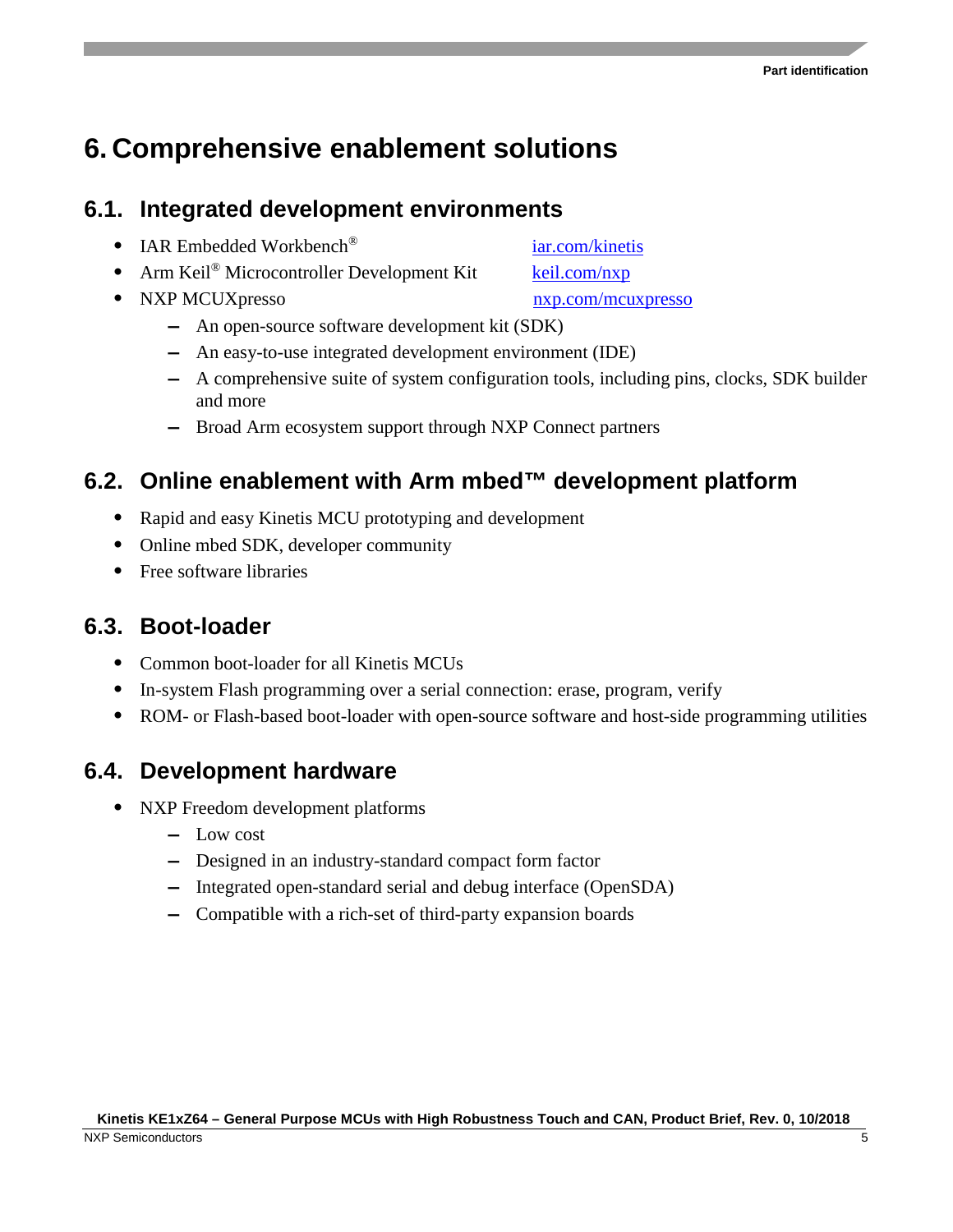## <span id="page-5-0"></span>**7. Part identification**

### <span id="page-5-1"></span>**7.1. Description**

The chip part numbers have fields that identify the specific part. You can use the values of these fields to determine the specific part you have received.

### <span id="page-5-2"></span>**7.2. Format**

The format of the device part numbers is: Q KE## A FFF T PP CC (N).

### <span id="page-5-3"></span>**7.3. Fields**

<span id="page-5-4"></span>*[Table 2](#page-5-4)* lists the possible values for each field in the part number (not all combinations are valid).

| <b>Field</b> | <b>Description</b>          | <b>Values</b>                                                                                       |
|--------------|-----------------------------|-----------------------------------------------------------------------------------------------------|
| Q            | <b>Qualification status</b> | $M =$ Fully-qualified, general market flow<br>$P = Prequalification$                                |
| KE##         | Kinetis family              | KE <sub>14</sub> Z<br>KE15Z<br>KE <sub>16</sub> Z                                                   |
| A            | Key attribute               | $Z =$ Cortex-M0+                                                                                    |
| <b>FFF</b>   | Program Flash memory size   | $64 = 64$ KB<br>$32 = 32$ KB                                                                        |
| R            | Silicon revision            | (Blank) = Main<br>$A =$ Revision after main                                                         |
| т            | Temperature range           | $V = -40^{\circ}C - 105^{\circ}C$                                                                   |
| <b>PP</b>    | Package identifier          | LF = $48$ LQFP (7 mm $\times$ 7 mm)<br>$LD = 44LQFP (10 mm × 10 mm)$<br>$LC = 32LQFP (7 mm × 7 mm)$ |
| CC           | Maximum CPU frequency (MHz) | $4 = 48$ MHz                                                                                        |
| N            | Packaging type              | $R =$ Tape and reel<br>(Blank) = Trays                                                              |

**Table 2. Part number field descriptions**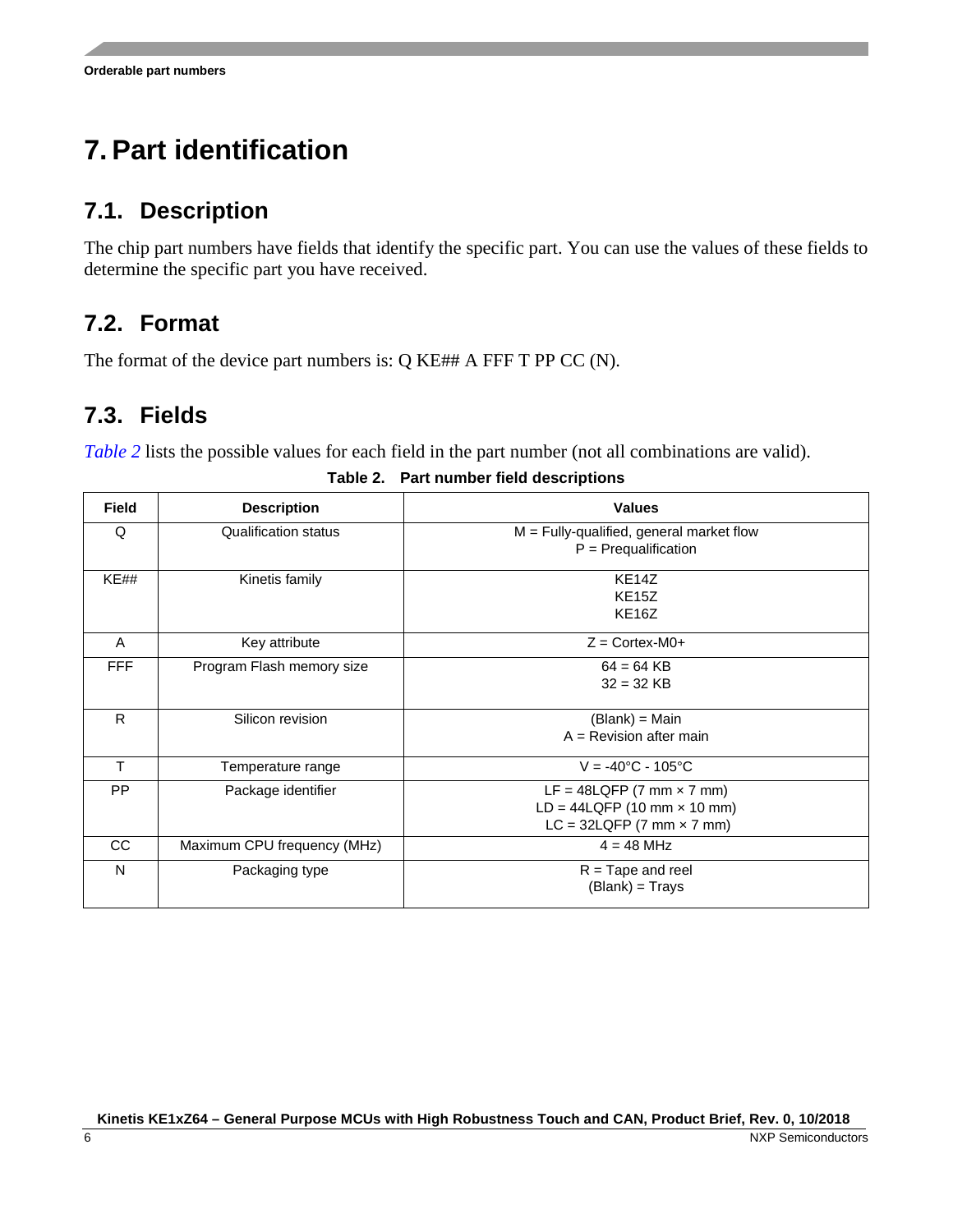### <span id="page-6-0"></span>**8. Orderable part numbers**

| <b>Product</b>        | <b>Memory</b> |             | Package   |             | <b>IO and ADC Channel</b> |                          |                                |
|-----------------------|---------------|-------------|-----------|-------------|---------------------------|--------------------------|--------------------------------|
| <b>MC part number</b> | <b>Flash</b>  | <b>SRAM</b> | Pin count | Package     | <b>GPIOS</b>              | <b>GPIOS</b><br>(INT/HD) | <b>ADC channels</b><br>(SE/DP) |
| MKE16Z64VLF4          | 64 KB         | 8 KB        | 48        | <b>LQFP</b> | 42                        | 42/7                     | 12/0                           |
| MKE16Z64VLD4          | 64 KB         | 8 KB        | 44        | LQFP        | 38                        | 38/6                     | 12/0                           |
| MKE15Z64VLF4          | 64 KB         | 8 KB        | 48        | LQFP        | 42                        | 42/7                     | 12/0                           |
| MKE15Z64VLD4          | 64 KB         | 8 KB        | 44        | <b>LQFP</b> | 38                        | 38/6                     | 12/0                           |
| MKF14764VLF4          | 64 KB         | 8 KB        | 48        | <b>LQFP</b> | 42                        | 42/7                     | 12/0                           |
| MKE14Z64VLD4          | 64 KB         | 8 KB        | 44        | LQFP        | 38                        | 38/6                     | 12/0                           |
| MKE16Z32VLF4          | 32 KB         | 4 KB        | 48        | LQFP        | 42                        | 42/7                     | 12/0                           |
| MKE16Z32VLD4          | 32 KB         | 4 KB        | 44        | <b>LQFP</b> | 38                        | 38/6                     | 12/0                           |
| MKE15Z32VLF4          | 32 KB         | 4 KB        | 48        | <b>LQFP</b> | 42                        | 42/7                     | 12/0                           |
| MKE15Z32VLD4          | 32 KB         | 4 KB        | 44        | LQFP        | 38                        | 38/6                     | 12/0                           |
| MKE14Z32VLF4          | 32 KB         | 4 KB        | 48        | <b>LQFP</b> | 42                        | 42/7                     | 12/0                           |
| MKE14Z32VLD4          | 32 KB         | 4 KB        | 44        | LQFP        | 38                        | 38/6                     | 12/0                           |

**Table 3. Ordering information**